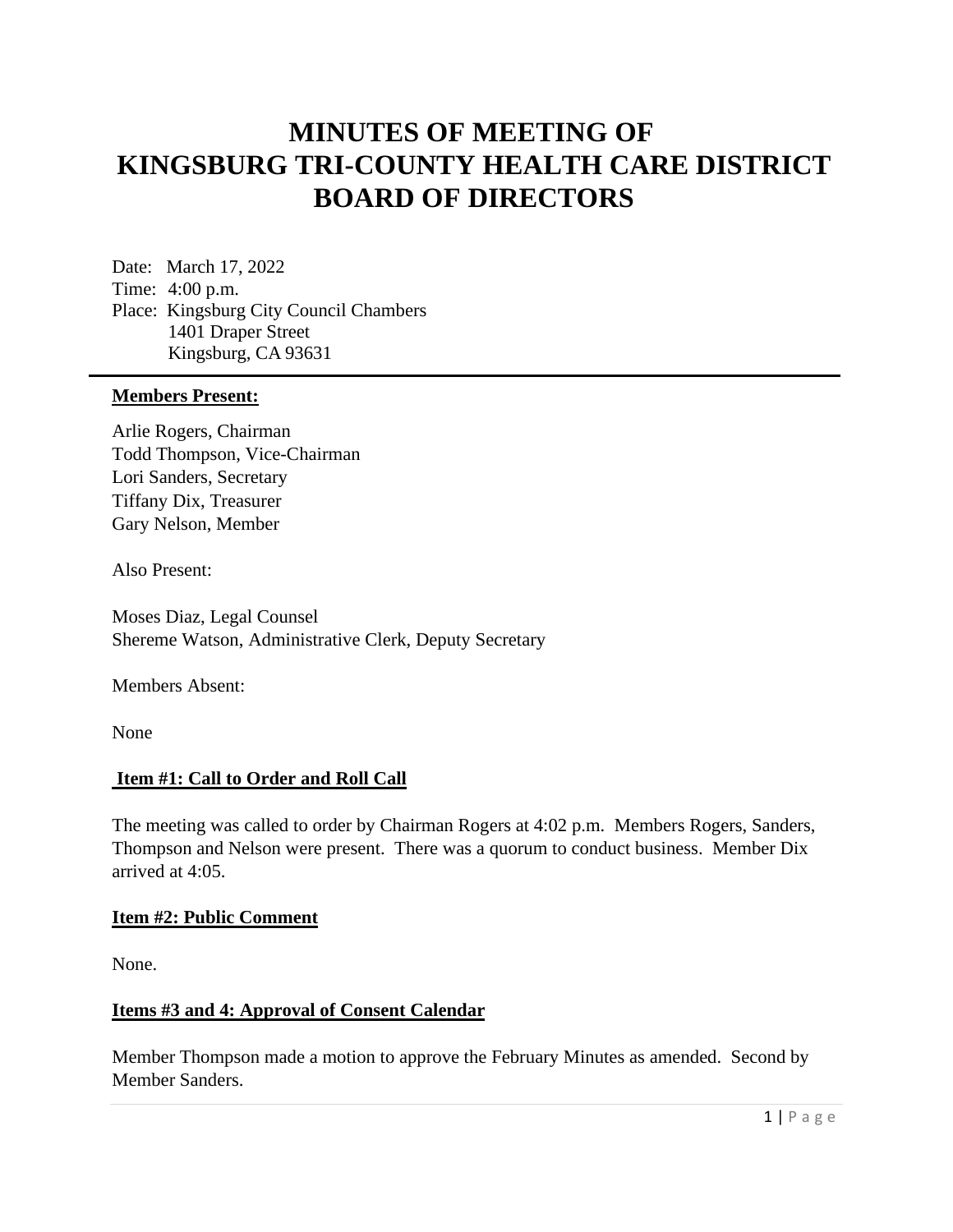Ayes: Rogers, Sanders, Dix, Thompson and Nelson Noes: None Absent: None Abstain: None

Member Nelson made a motion to approve the expenditures. Second by Member Thompson.

Ayes: Rogers, Sanders, Dix, Thompson and Nelson Noes: None Absent: None Abstain: None **5. Presentation by Gary Mejia with Adventures Cruisers, Inc regarding grant proposal**

Gary Mejia gave an informative PowerPoint presentation to the board regarding Adventure Cruisers.

# **6. Discussion and potential amendment to current Clay Elementary School grant agreement**

Mrs. Judy Szpor, Clay School Superintendent, updated the board on the progress on their playground and shade structure project. She explained that they are now required to obtain a DSA due to the shade structure and must use a licensed contractor for the demolition of the existing play area where the new structure is to be installed. This greatly increases the cost of the project, as the Clay Parent's Club was going to do all the demolition as a cost saving measure.

# **7. Review and approve the audited financial statement(s) for FY 2020-21**

The board requested a line-item breakdown for operating expenses which Rick Jackson, with JWT & Associates Inc., will email to Shereme.

Member Thompson made a motion to accept the audited financial statements for FY 2020-2021. Second by Member Sanders.

Ayes: Rogers, Sanders, Dix, Thompson and Nelson Noes: None Absent: None Abstain: None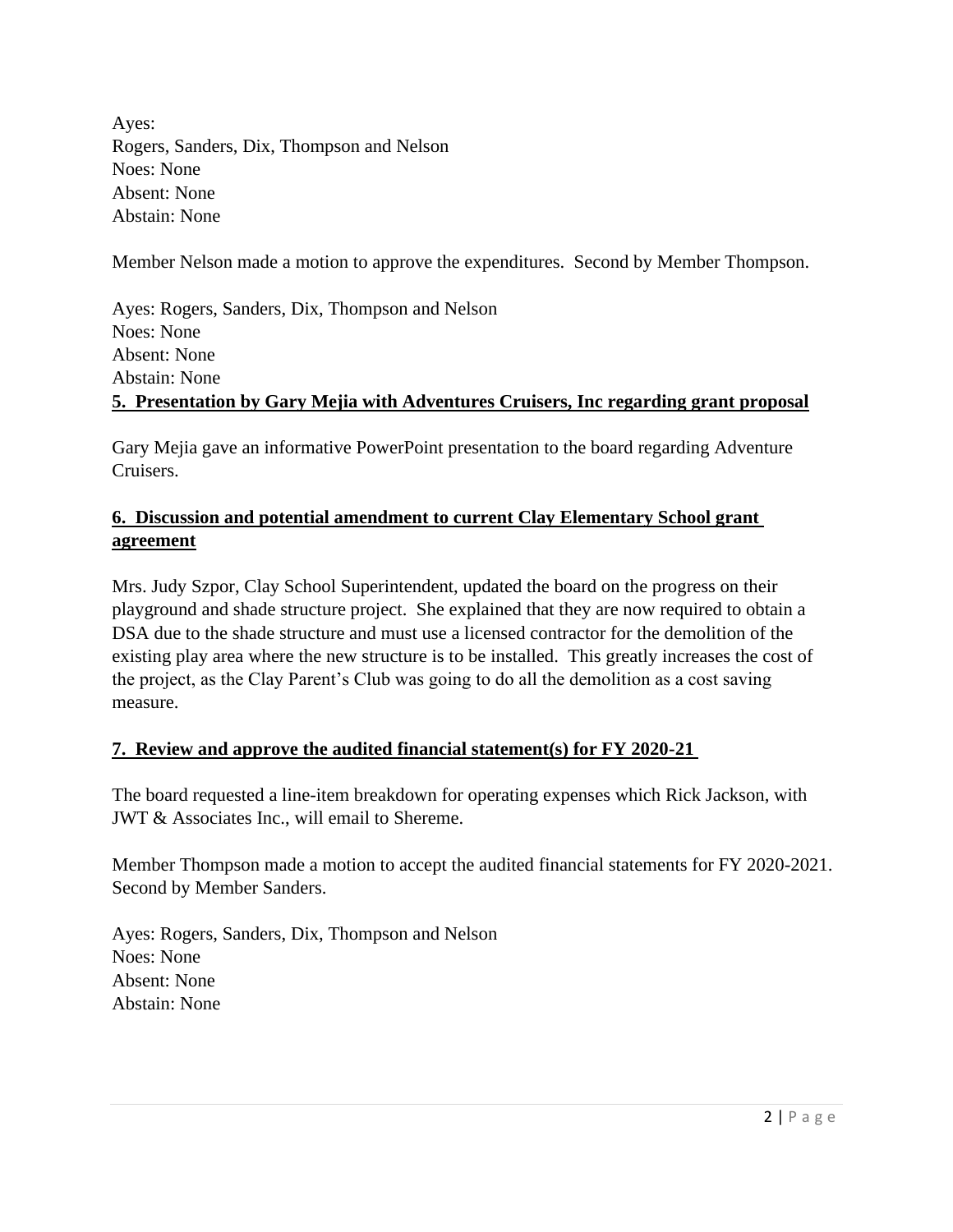# **8. Review and approve amendment to KCAPS grant agreement**

The board discussed a request made in February by Aida Rushing, Director of KCAPS, to amend the current grant agreement to allow funds to compensate Tim Zavala, with New Path Center, in a supervisory role over three interns each working to fulfill hours toward their degree in counseling. This will greatly increase the number of available counselors for residents of the health care district.

Lori Sanders made a motion to amend the current grant agreement to allow grant monies to compensate Tim Zavala in a supervisory role of three interns at New Path Center. Second by Tiffany Dix.

Ayes: Rogers, Sanders, Dix, Thompson and Nelson Noes: None Absent: None Abstain: None

## **9. Review and consider 2022 grant application cycle dates and budget**

The board discussed a possible 2023 grant workshop to inform individuals and organizations of what the district's grants can be used for. No action was taken.

# **10. Discussion on evaluating the structure of the administration building at 1250 Smith Street once vacated by Valley Health Team**

The board discussed the building currently being sub-leased to Valley Health Team by Kingsmith Investments, also known as Crestwood, and expressed interest in perhaps moving the district office into a small portion of the building once Valley Health Teams moves to their new location across town.

## **11. Board member reports, updates and items of interest**

The plans for the landscape project at Crestwood were held up at the Kingsburg City Planning Department for approximately 4-5 months, but recently returned, denied, to Crestwood. Shereme will follow up with the director of facilities and report back at the April meeting.

## **12. Staff and/or consultant reports and updates**

Board members discussed participating in the Dala Horse Walk/Run.